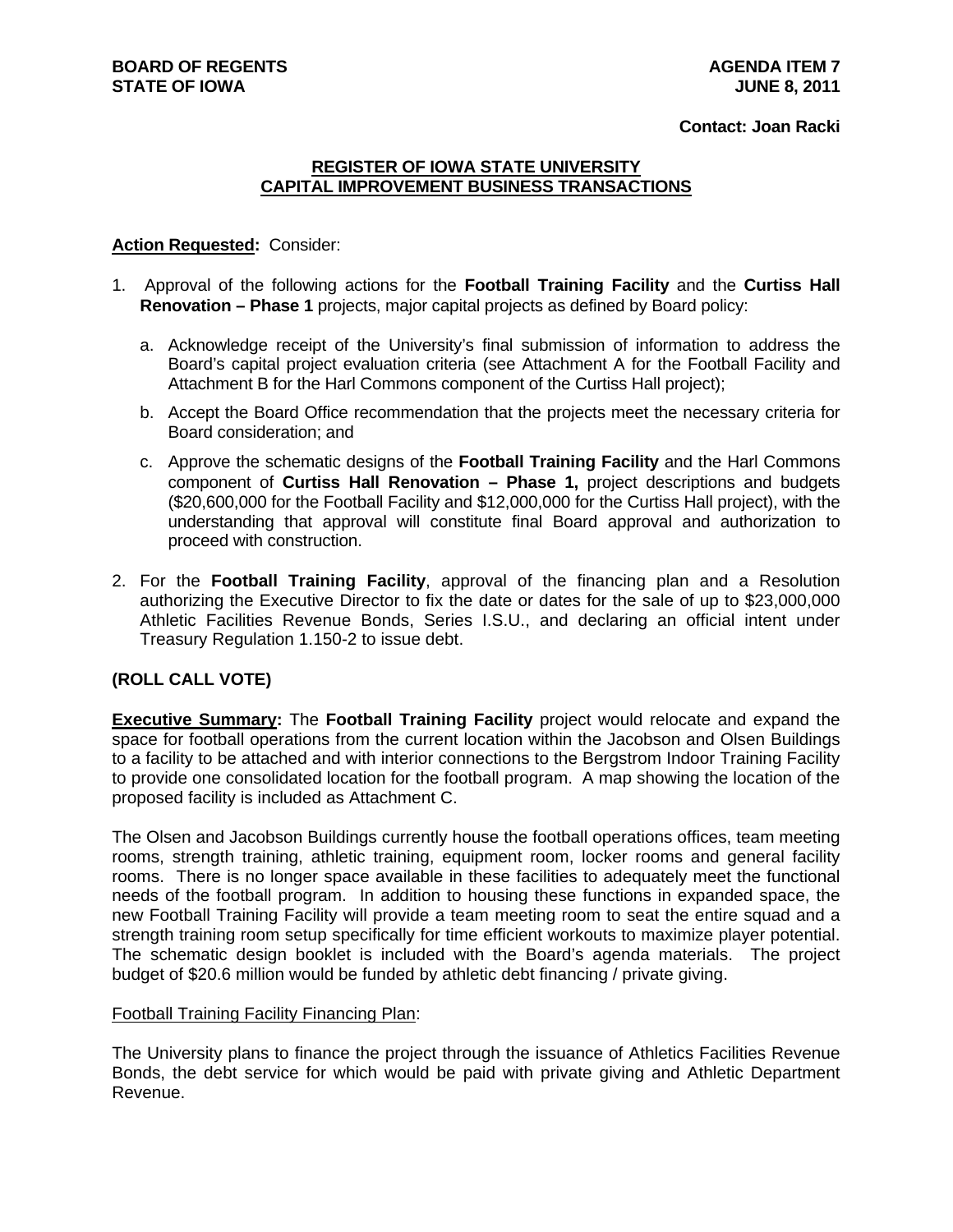#### **BOARD OF REGENTS AGENTS AGENERATION CONSUMING AGENDA ITEM 7 STATE OF IOWA** PAGE 2

Included as Attachment D is a table showing the multi-year financial forecast (through FY 2022). The projected annual debt service for the bonds, which would be sold for the Football Training Facility, is based upon a 5.0% interest rate, with a 25 year term. The table includes the revenue and expense assumptions upon which the multi-year forecast is based. Cyclone Club reserves, not included on the table, totaled \$6.359 million at the conclusion of FY 2010. This amount would increase or decrease each year throughout the multi-year forecast, based upon the annual net surplus/deficit.

After receipt of the financing plan, the Board is asked to consider adoption of a resolution authorizing the sale of bonds for the project. Included is a provision for reimbursement, which would permit the University's athletic department to be reimbursed from the bond issue proceeds for expenditures associated with the facility prior to the issuance of the bonds. The reimbursement component is included at this time to ensure maximum reimbursement capability under regulations of the federal Internal Revenue Code. Pursuant to these regulations, project payments made not more than 60 days prior to adoption of the resolution are eligible for reimbursement from future bond issues.

The University requests approval of the project description and budget for the **Curtiss Hall Renovation – Phase 1** project and the schematic design for the Harl Commons component of the project. (The schematic design booklet is included with the Board's agenda materials and a map showing the location of Curtiss Hall is included as Attachment E.) The Board previously approved the Student Services Mall project in Curtiss Hall, as well as permission to proceed with the Harl Commons project. The Board Office, consistent with Board policies, previously approved the installation of a building wide sprinkler project. (Dates of prior Board actions are included as part of the project summary; see page 5.)

To provide better coordination among the three larger projects and a number of smaller projects, the University desires to combine the projects into one large capital project. The requested budget of \$12.0 million includes the Student Services Mall component (with a Board previously approved budget of \$3.6 million), building-wide sprinkler system installation (approved budget of \$800,000), Harl Commons, modernization of a classroom and faculty office complex of the Agriculture Education Studies department; and building restroom improvements. The project is being funded by a variety of sources (see page 6) including \$7.0 million in private giving.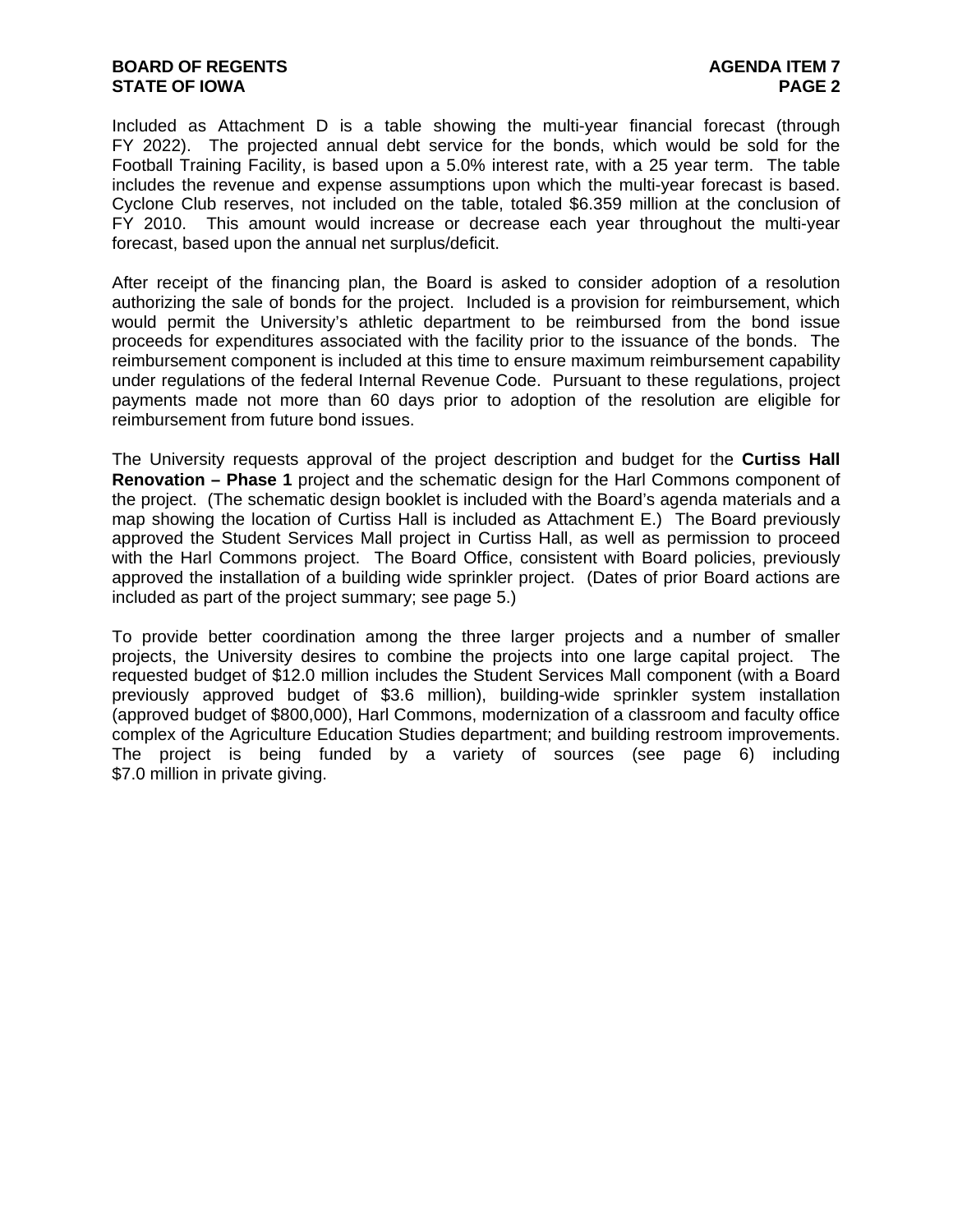## **Details of the Projects:**

## **Football Training Facility**

|                                                                                                                | Amount        | Date                                 | <b>Board Action</b>               |
|----------------------------------------------------------------------------------------------------------------|---------------|--------------------------------------|-----------------------------------|
| Permission to Proceed<br>(included as component of Jack Trice)<br>Stadium Improvements - 2006, Phase 2)        |               | Apr. - May<br>2008                   | Approved                          |
| Design Professional Selection<br>(Substance Architecture, Des Moines)                                          |               | Jan. 2011                            | Not Required*                     |
| Design Professional Agreement (Pre-Design<br>through Schematic Design)<br>(Substance Architecture, Des Moines) | \$<br>175,500 | Mar. 2011                            | Not Required*                     |
| <b>Program Statement</b>                                                                                       |               | May 2011                             | Not Required*                     |
| <b>Schematic Design</b><br><b>Project Description and Budget</b><br>Final Review and Consideration of Capital  | 20,600,000    | <b>June 2011</b><br><b>June 2011</b> | Requested<br>Requested<br>Receive |
| <b>Project Evaluation Criteria</b>                                                                             |               | <b>June 2011</b>                     | Report                            |
| *Approved by Executive Director, consistent with Board policies                                                |               |                                      |                                   |

Project Summary

The proposed design for the Football Training Facility is a wedge-shaped structure running along the east side of the Bergstrom Indoor Training Facility. The shape of the building responds to the site constraints and the surrounding buildings of the complex. The building components and materials of the new facility are designed to be complimentary to the surrounding architecture (Bergstrom Indoor Training Facility, the Jacobson Building and Jack Trice Stadium), integrating the new facility into the complex while updating and providing a complementary architectural design. Construction of a proposed tunnel would enable the football team to have direct and quick access to the Stadium on game day.

The first floor of the new facility includes the strength training floor, athletic treatment and rehabilitation and hydrotherapy, as well as locker rooms for players, coaches, and staff. The second floor would include the team and position meeting rooms, coaching and operations staff offices and conference spaces, and a video production space.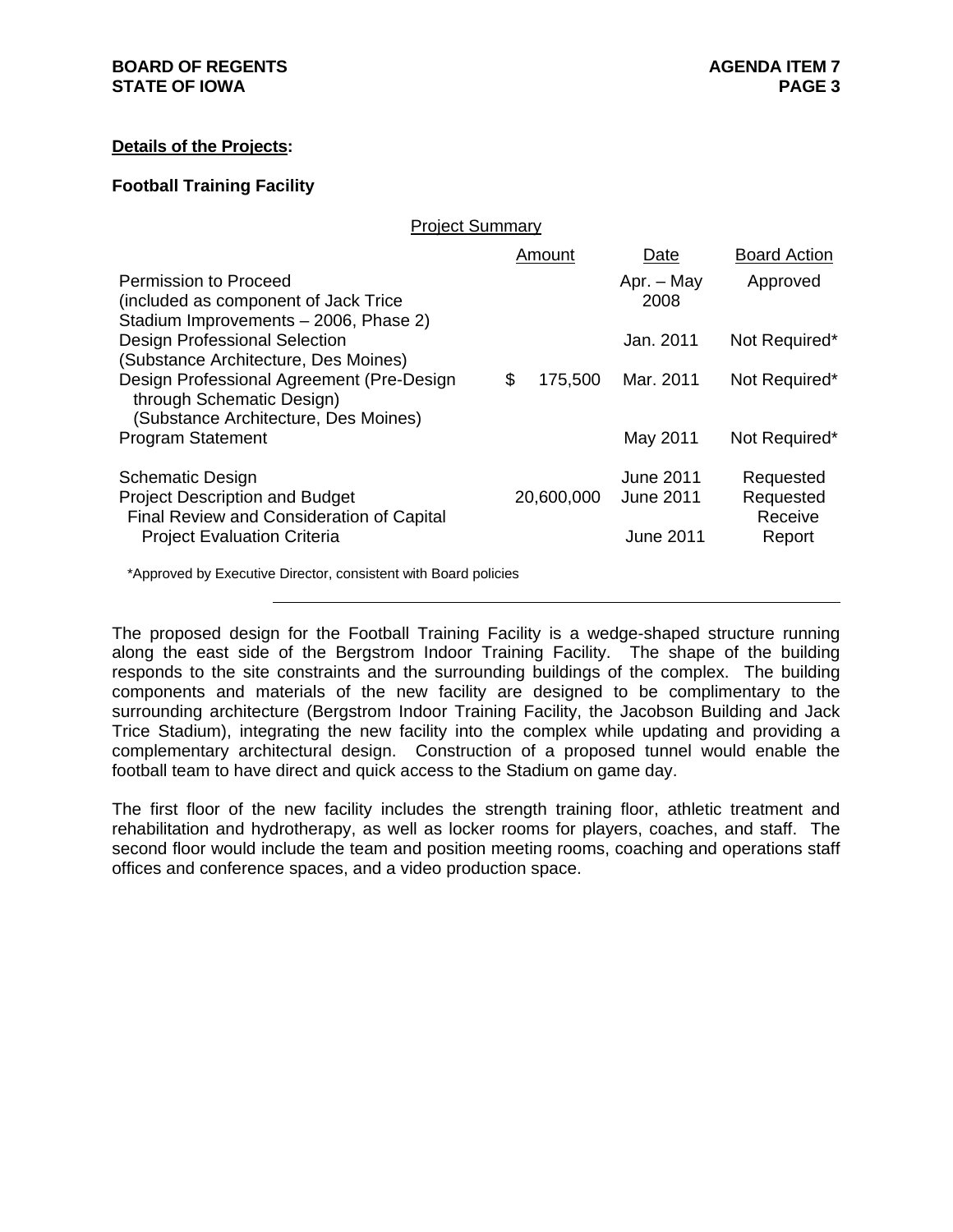The following table compares the square footage in the approved building program with the square footage in the schematic design.

| <b>Football Training Facility</b>    | Approved<br><b>Building</b><br><u>Program</u> | Schematic<br><b>Design</b> |
|--------------------------------------|-----------------------------------------------|----------------------------|
| Program Areas                        |                                               |                            |
| 1.0 Football Operations              | 6,412                                         | 6,442                      |
| 2.0 Team Meeting/Position Rooms      | 6,470                                         | 6,696                      |
| 3.0 Strength Training                | 11,805                                        | 13,019                     |
| 4.0 Athletic Training                | 6,745                                         | 6,794                      |
| 5.0 Equipment Room                   | 3,625                                         | 3,948                      |
| 6.0 Locker Rooms                     | 6,463                                         | 7,420                      |
| 7.0 General Facility Rooms           | 320                                           | 350                        |
| <b>Total Net Assignable Space</b>    | 41,840                                        | 44,669                     |
| <b>Anticipated Gross Square Feet</b> | 59,771                                        | 59,600                     |
| Anticipated Net-to-Gross Ratio =     | 70%                                           | 75%                        |

The University anticipates beginning to bid the project in July 2011, with the construction substantially complete by August 2012.

### Project Budget

| Construction                             | \$17,588,970 |
|------------------------------------------|--------------|
| Design, Inspection and Administration    | 2,376,240    |
| Movable Equipment                        | 400,000      |
| Relocation                               | 7,500        |
| <b>Project Contingency</b>               | 227,290      |
| <b>TOTAL</b>                             | \$20,600,000 |
| Source of Funds:                         |              |
| Athletic Debt Financing / Private Giving | 20,600,000   |
| TOTAL                                    | \$20,600,000 |
|                                          |              |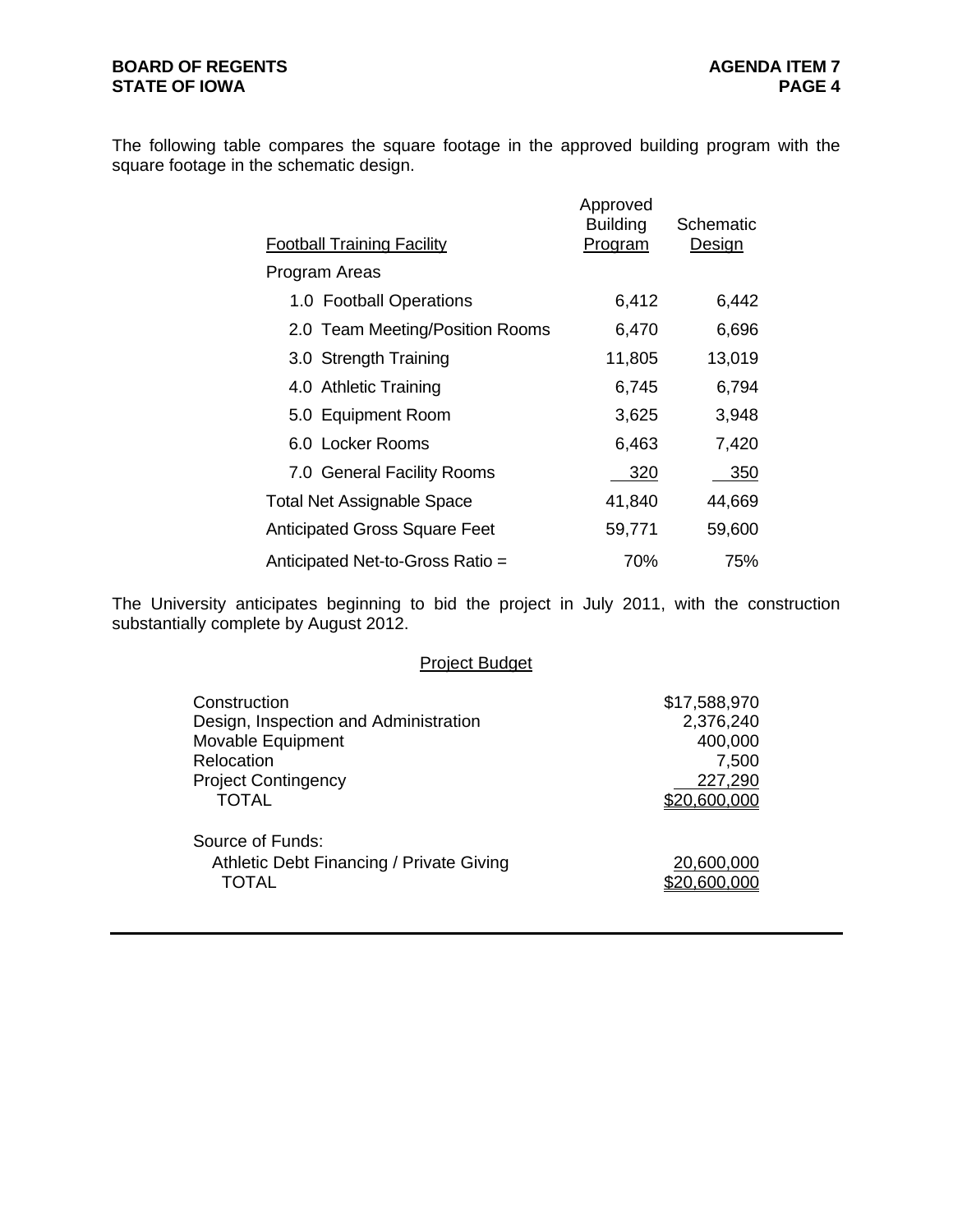# **Curtiss Hall Renovation - Phase 1**

| <b>Project Summary</b>                                                                                                                                              |                         |                                                  |                                                             |
|---------------------------------------------------------------------------------------------------------------------------------------------------------------------|-------------------------|--------------------------------------------------|-------------------------------------------------------------|
|                                                                                                                                                                     | <b>Amount</b>           | Date                                             | <b>Board Action</b>                                         |
| <b>Student Services Mall</b>                                                                                                                                        |                         |                                                  |                                                             |
| <b>Permission to Proceed</b><br>Initial Review and Consideration of Capital<br><b>Project Evaluation Criteria</b><br>Design Professional Agreement                  |                         | Oct. 2009                                        | Approved<br>Received<br>Report                              |
| Pre-Design and Schematic Design<br>(Architects Smith Metzger; Des Moines, IA)<br>Amendment #1<br><b>Program Statement</b><br><b>Schematic Design</b>                | \$<br>93,000<br>110,000 | Feb. 2010<br>May 2010<br>June 2010<br>Sept. 2010 | Not Required*<br>Not Required*<br>Not Required*<br>Approved |
| <b>Project Description and Budget</b><br>Final Review and Consideration of Capital<br><b>Project Evaluation Criteria</b>                                            | 3,600,000               | Sept. 2010<br>Sept. 2010                         | Approved<br>Receive<br>Report                               |
| <b>Design Professional Agreement</b><br>Design Development through Construction<br>(Architects Smith Metzger; Des Moines, IA)<br><b>Construction Contract Award</b> | 295,368                 | Sept. 2010                                       | Not Required*                                               |
| (CPMI Construction LC; Des Moines, IA)                                                                                                                              | 2,522,500               | April 2011                                       | Not Required*                                               |
| <b>Harl Commons</b>                                                                                                                                                 |                         |                                                  |                                                             |
| Permission to Proceed<br>Initial Review and Consideration of Capital<br><b>Project Evaluation Criteria</b><br>Selection of Design Professional --                   |                         | Sept. 2010<br>Sept. 2010                         | Approved<br>Receive<br>Report                               |
| (Architects Smith Metzger; Des Moines, IA)<br>Design Professional Agreement -                                                                                       |                         | Sept. 2010                                       | Approved                                                    |
| (Architects Smith Metzger; Des Moines, IA)<br><b>Program Statement</b>                                                                                              | 530,000                 | Mar. 2011<br>Mar. 2011                           | Not Required*<br>Not Required*                              |
| <b>Schematic Design</b><br><b>Final Review and Consideration of Capital</b>                                                                                         |                         | <b>June 2011</b>                                 | Requested<br>Receive                                        |
| <b>Project Evaluation Criteria</b>                                                                                                                                  |                         | <b>June 2011</b>                                 | Report                                                      |
| <b>Building Wide Sprinkler System</b>                                                                                                                               |                         |                                                  |                                                             |
| <b>Project Description and Budget</b><br><b>Construction Contract Award</b>                                                                                         | 800,000                 | Oct. 2010                                        | Not Required*                                               |
| (CPMI Construction LC; Des Moines, IA)                                                                                                                              | 417,821                 | <b>April 2011</b>                                | Not Required**                                              |
| <b>Combined Project</b>                                                                                                                                             |                         |                                                  |                                                             |
| <b>Project Description and Budget</b>                                                                                                                               | 12,000,000              | <b>June 2011</b>                                 | Requested                                                   |

\*Approved by Executive Director, consistent with Board policies

\*\*Approved by University, consistent with Board policies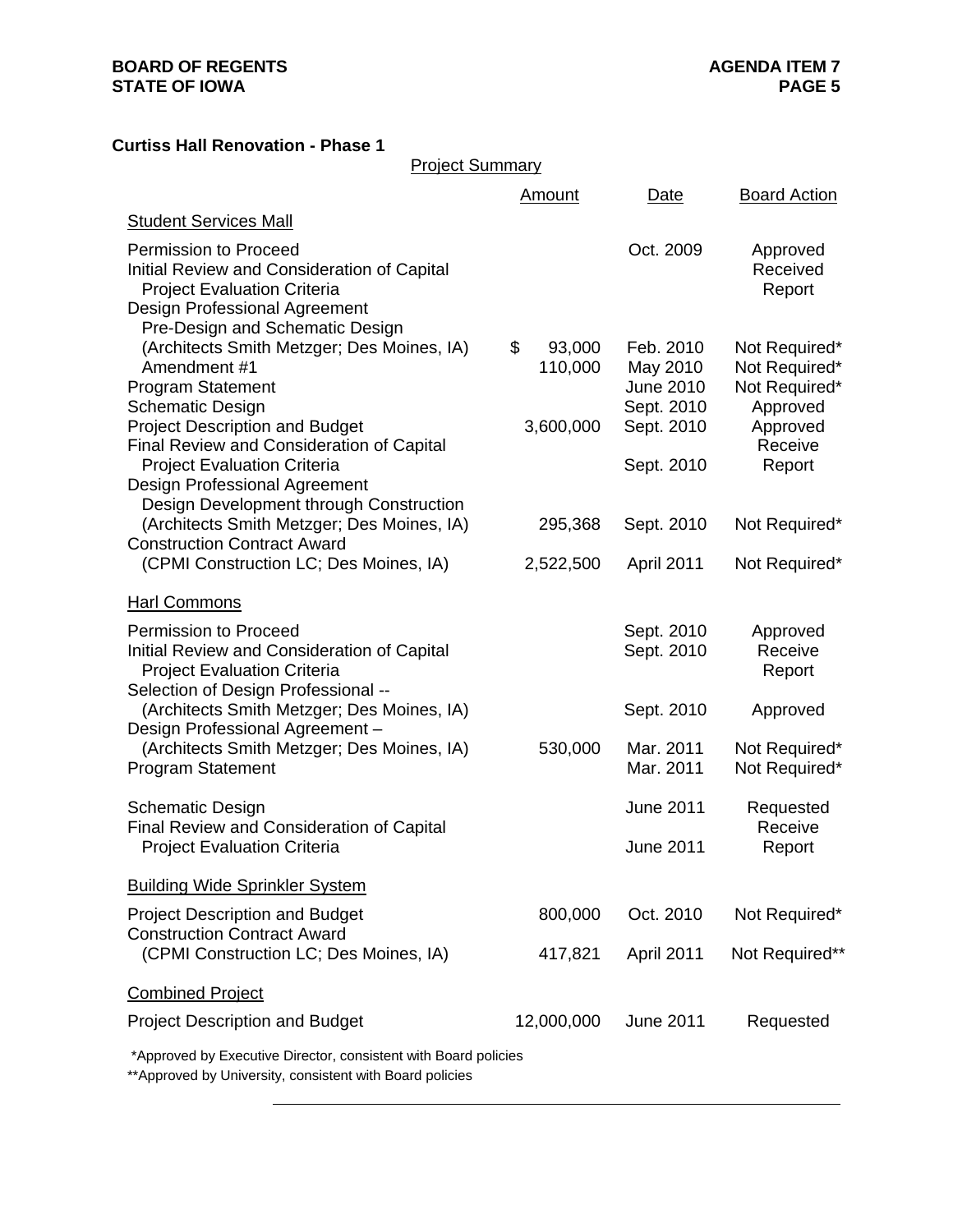## **BOARD OF REGENTS AGENTS** AGENDA ITEM 7 **STATE OF IOWA PAGE 6**

The basement level of the east wing of Curtiss Hall will house the Harl Commons (approximately 2,400 net assignable square feet), including gathering spaces, a conference room, coffee shop, and restrooms. The mezzanine area, located on the ground floor of the east wing, will house the offices of the Agricultural Entrepreneurship Initiative (AgEI) (approximately 1,200 net assignable square feet). Access to the AgEI suite will be through the central core where a new grand stair and elevator to serve all levels of the building will be installed, creating an accessible spine through the building.

The key concept of the design is to open a two story volume at the east entry of the building to create a destination space for College of Agriculture and Life Sciences students. This will also allow natural light to penetrate into the space and to respect the historic underpinnings of the iconic Curtiss Hall, while incorporating innovative and sustainable design strategies.

The interior architectural features, materials, and finishes will be modeled on those of the Student Services Mall on the ground floor. This palette of finishes will be applied to the building as incremental renovations occur.

This project will provide minor modifications to the exterior of the building. The modifications to the east entrance will excavate down below the level of granite that currently faces the building and new granite of a slightly darker color will be applied to the building to create a visual base to the new entry. These modifications will provide an easily accessible entrance to the building. New windows will keep with the original building profile, but will be more energy efficient.

It is anticipated that the Harl Commons component will be bid in February 2012, with construction complete in October 2013.

| Construction<br>Design, Inspection and Administration<br>Movable Equipment<br>Relocation<br><b>Project Contingency</b><br><b>TOTAL</b>                                                                          | \$8,806,080<br>2,176,030<br>540,000<br>35,000<br>442,890<br>2,000,000 |
|-----------------------------------------------------------------------------------------------------------------------------------------------------------------------------------------------------------------|-----------------------------------------------------------------------|
| Source of Funds:<br><b>Private Giving</b><br><b>University Funds</b><br><b>Facilities Overhead Use Allowance</b><br><b>Academic Building Revenue Bonds</b><br>(for correction of deferred maintenance)<br>TOTAL | \$7,000,000<br>2,705,000<br>1,762,000<br>533,000                      |

Combined Project Budget – Curtiss Hall Renovation - Phase 1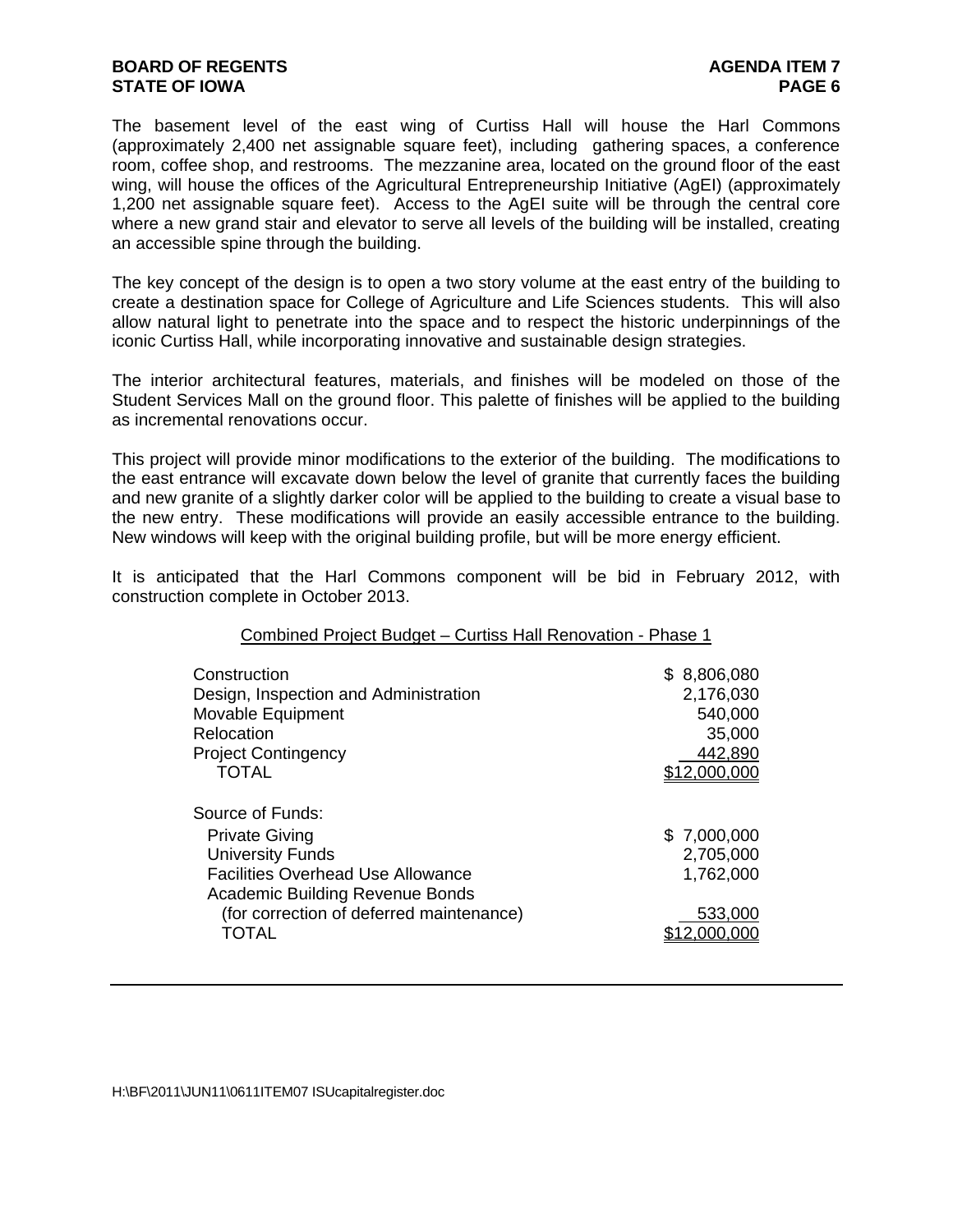#### Football Training Facility Evaluation Criteria

Since the project meets the Board's definition of a major capital project, the University has provided the following information in response to the Board's evaluation criteria.

Institutional Mission/Strategic Plan: More than 300,000 people visit the University each year because of the football program and its athletes. The success of these visits is in part measured by the success of the football team, but just as important is the experience that each of the visitors has with the university community.

The success of the football program has far reaching implications. It is one of the programs in the Athletics Department that supports not only itself but many other sports. To continue to support student athletes in all programs, football needs to continue to be a revenue generating enterprise. This project will enhance program recruitment and the continued success and development of all Athletics Department programs.

Other Alternatives Explored and Rationale for Proposed Project: This project will relocate the football program from their existing operations housed within the Jacobson Building and Olsen Building to the new facility. There is no longer space available in existing facilities to adequately meet all of the functional needs of the football program, nor any way to consolidate all of the teaching and training associated with the program into another existing building. Providing one consolidated location for the football program, attached to the Bergstrom Indoor Training Facility, are key programmatic needs only achievable by building a new structure.

Impact on Other Facilities: The Athletics Department is currently evaluating several options on how best to re-purpose the existing space to be vacated. In addition to the benefits derived by the football program, this investment will benefit several other programs and sports within the Athletics Department. The square footage vacated by the football program will be used to improve the programmatic needs of other units in the Athletics Department, which was previously impossible due to overall space constraints.

Financial Resources for Construction Project: Funding will be provided from private gifts and debt financing.

Financial Resources for Operations and Maintenance: Operating and Maintenance funding will be paid from Athletics Department revenues.

External Forces: The addition of the new Football Training Facility will enhance the ongoing effort to be competitive in offering the best in recruitment and training of student athletes. As a revenue generating program, the success of the football program helps support all student athletes offering each an opportunity to a university education as a result of their participation in one of the departments' programs.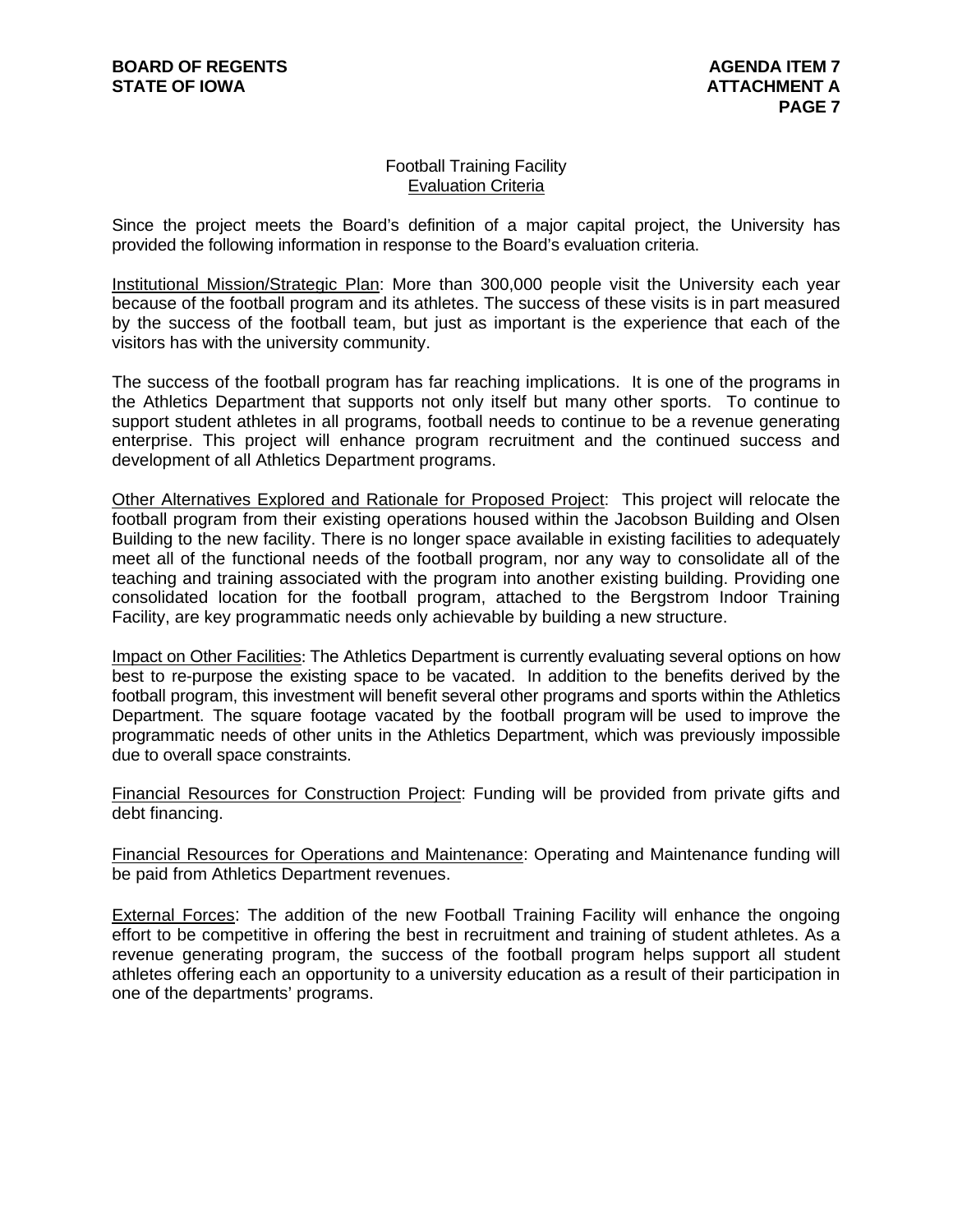## Curtis Hall – Harl Commons Evaluation Criteria

Since the project meets the Board's definition of a major capital project, the University has provided the following information in response to the Board's evaluation criteria.

Institutional Mission/Strategic Plan: The College of Agriculture and Life Sciences (CALS) is one of the world's leading institutions of agriculture. The vision of the College is to enrich the lives of the people of Iowa, the nation, and the world through excellence in education, scholarship, service and leadership in food, agricultural, environmental and social sciences. This relates directly to Iowa State University's mission to "Create, share and apply knowledge to make Iowa and the world a better place."

The College educates 3,800 undergraduate and graduate students annually, impacts more than 980,000 Iowans through Extension, and supports research programs for approximately 300 faculty members. The breadth of science-related endeavors the College is involved in is significant. Research opportunities in the College are multi-faceted:

- Biorenewable fuels and products, and what it means for the future of food, feed, fuel and fiber.
- Genetic discoveries that offer insights into the potential of plants and animals.
- Food and human nutrition research that improves health.
- Preserving our natural resources for future generations.

In addition to the Dean's office and associated staff, Curtiss Hall is the home to the College's student services units, Agricultural Education and Studies, Brenton Center, Anthropology, the Leopold Center, and several general university and departmental classrooms.

The College's enrollment has surged to a 31 year high through 6 consecutive years of intensive recruitment. With an enrollment of 3,800 students, the opportunity to explore nearly 30 different undergraduate paths and the award of \$1.5 M in scholarships annually, establishing and maintaining strong connections to students is critical.

Creation of a student-centered area will provide a collaborative space for informal gatherings and meetings for students, as well as casual interactions with faculty and staff within the College. In addition, the interactions with the Agricultural Entrepreneurship Initiative will provide more visibility to this rapidly growing program.

Other Alternatives Explored and Rationale for Proposed Project: A feasibility study was conducted in September 2008 that looked at remodeling several sections of Curtiss Hall for a Student Services Mall and a Student Center or Commons, and also included updating and replacing building infrastructure systems. The goal of this project is to create a student commons for planned and spontaneous interaction, as well as offices for the Agricultural Entrepreneurship Initiative. Renovation and reallocation of existing space within the building was the most cost-effective solution.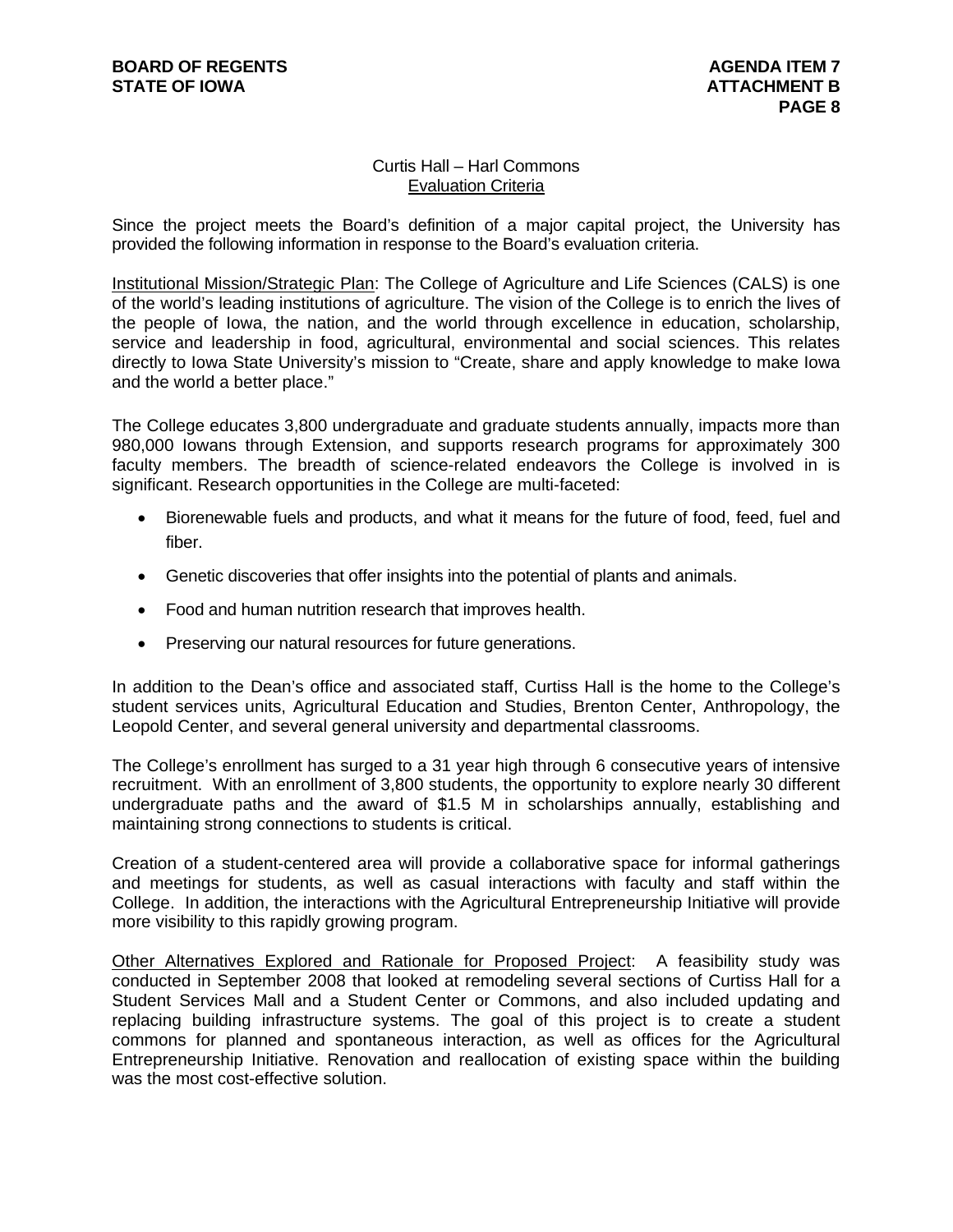Impact on Other Facilities: Approximately 9,400 net square feet on the basement and ground floors will be renovated for the Harl Commons. The space is currently storage, graduate student space, ISU Research and Demonstration Farms administrative offices, and temporary location of CALS Student Services. Required renovations to the stair and elevator landings on all floors of the building bring the total gross square feet affected to 12,200 gross square feet.

Financial Resources for Construction Project: Funding will be provided as part of the Curtiss Hall–Phase 1 project that is being approved at this meeting. Overall funding for the project is from private giving, university funds, deferred maintenance/academic building revenue funds, and facilities overhead use allowance funds.

Financial Resources for Operations and Maintenance: The University anticipates a \$30,000 increase in operating and maintenance expenses. New energy efficient windows and light sensors/controls may reduce operating costs.

External Forces: The mission of the College of Agriculture and Life Sciences is to:

- discover and share science-based knowledge for the development of socially beneficial economically successful and environmentally sound systems for food and other renewable resources,
- engage communities for enhancing the quality of life and,
- prepare students to become future leaders in agriculture and society.

Renovating space for the Harl Commons will allow for expansion of the Agricultural Entrepreneurship Initiative, provide interactive social and meeting space, and facilitate the recruitment and retention of students, all in support of the mission of the College of Agriculture and Life Sciences and Iowa State University as we increase our orientation to the needs of our students.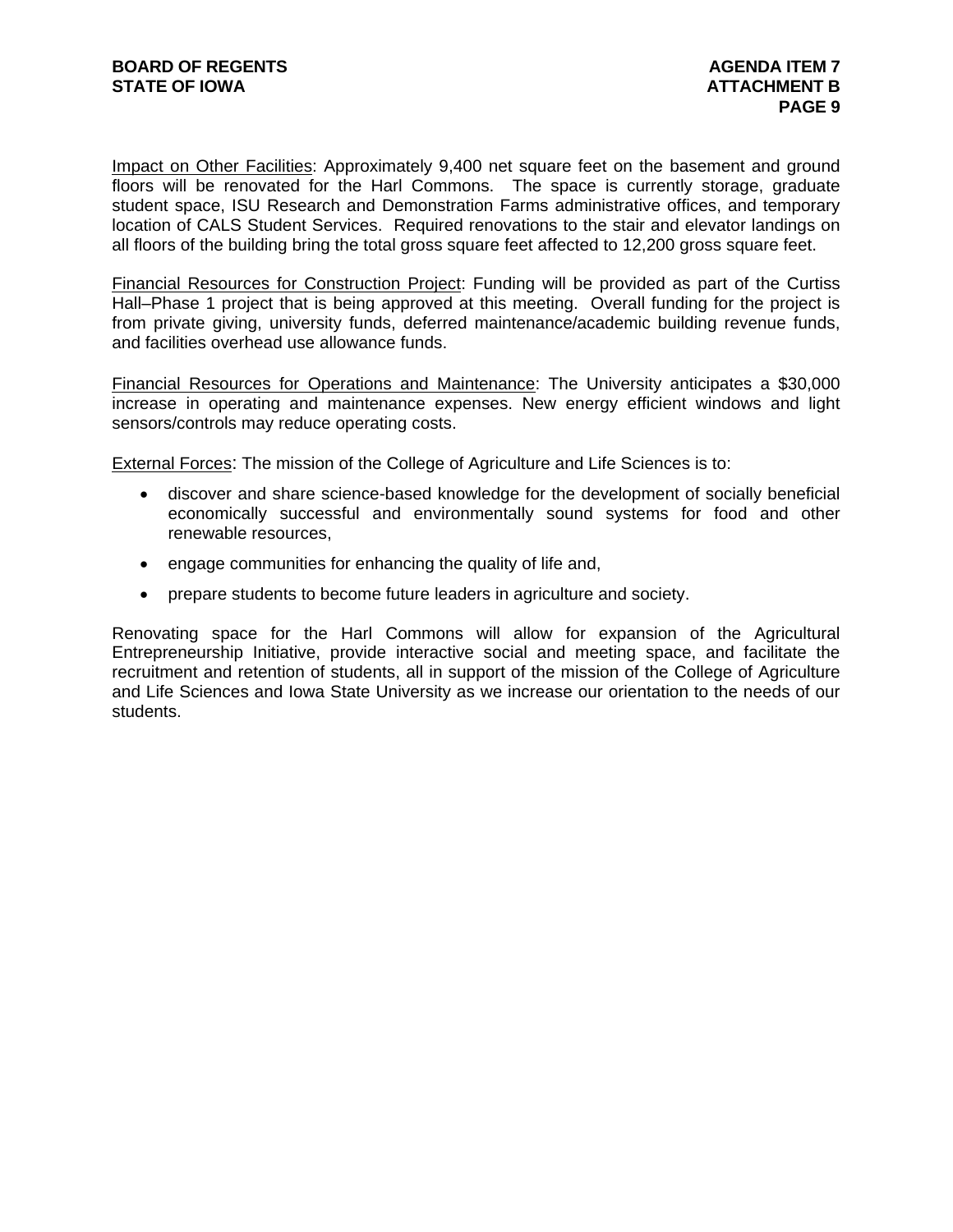#### Map

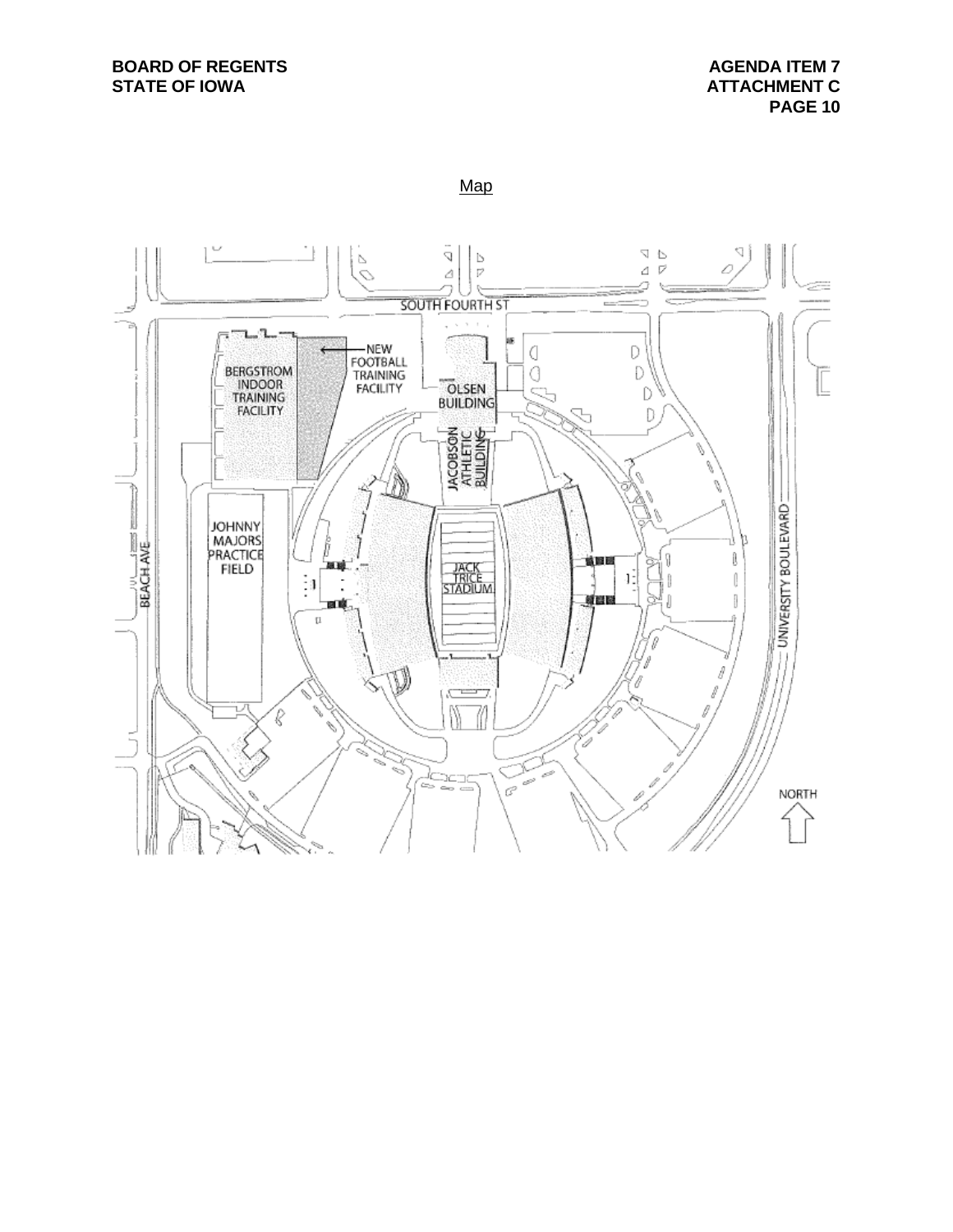| Statement of Operations - Multi-Year Forecast<br>lowa State University Department of Athletics                                             |   |                                                                                                                                                                                                                       |   |                                                         |   |                                                           |   |                                                         |   |                                                           |   |                                                           |   |                                                             |
|--------------------------------------------------------------------------------------------------------------------------------------------|---|-----------------------------------------------------------------------------------------------------------------------------------------------------------------------------------------------------------------------|---|---------------------------------------------------------|---|-----------------------------------------------------------|---|---------------------------------------------------------|---|-----------------------------------------------------------|---|-----------------------------------------------------------|---|-------------------------------------------------------------|
|                                                                                                                                            |   | FY09 Actual                                                                                                                                                                                                           |   | FY10 Actual                                             |   | FY11 Forecast                                             |   | FY12 Forecast                                           |   | <b>FY13 Forecast</b>                                      |   | FY14 Forecast                                             |   | <b>FY15</b> Forecast                                        |
| DEBT SERVICE-EXISTING & APPROVED PROJECTS<br>DEBT SERVICE-FOOTBALL TRAINING FACILITY<br>TOTAL EXPENDITURES<br><b>OTAL REVENUES</b>         | ↮ | (2,631,733)<br>(37,077,276)<br>39,734,787                                                                                                                                                                             | ക | (2,824,276)<br>(37, 259, 738)<br>40,287,422             | ↔ | (40,595,549)<br>(1,578,707)<br>42,376,849                 | ↮ | (43, 267, 490)<br>(2,233,569)<br>45,686,257             | ↮ | 46,782,835<br>(41, 759, 453)<br>(3,686,579)<br>(434, 943) | ക | (4,698,632)<br>(434, 943)<br>48,856,780<br>(43, 722, 512) | ↔ | (4, 711, 764)<br>(45, 477, 453)<br>(434, 943)<br>50,708,268 |
| <b>NET SURPLUS</b>                                                                                                                         | ↮ | 25,779                                                                                                                                                                                                                | ↮ | 203,408                                                 | ↮ | 202,593                                                   | ↔ | 185,198                                                 | ↔ | 901,860                                                   | ↮ | 693                                                       | ↔ | 84,108                                                      |
|                                                                                                                                            |   | <b>FY16</b> Forecast                                                                                                                                                                                                  |   | <b>FY17</b> Forecast                                    |   | FY18 Forecast                                             |   | FY19 Forecast                                           |   | <b>FY20 Forecast</b>                                      |   | <b>FY21 Forecast</b>                                      |   | FY22 Forecast                                               |
| DEBT SERVICE-EXISTING & APPROVED PROJECTS<br>DEBT SERVICE-FOOTBALL TRAINING FACILITY<br><b>TOTAL EXPENDITURES</b><br><b>TOTAL REVENUES</b> | ↮ | (47,572,200)<br>(4,959,481)<br>(434, 943)<br>52,984,646                                                                                                                                                               | ↮ | (49,636,748)<br>(5,035,673)<br>(434, 943)<br>59,828,621 | ↔ | (51, 797, 210)<br>61,814,796<br>(5,359,624)<br>(434, 943) | ↮ | (54,058,278)<br>(5,463,420)<br>(434, 943)<br>63,868,161 | ↮ | (56, 424, 882)<br>(5,589,879)<br>65,991,156<br>(434, 943) | ↔ | (58, 902, 203)<br>(5,232,890)<br>(434, 943)<br>68,186,311 | ↮ | (4, 649, 254)<br>(61, 495, 685)<br>(434, 943)<br>70,456,249 |
| <b>VET SURPLUS</b>                                                                                                                         | ↮ | 18,022                                                                                                                                                                                                                | ക | 4,721,257                                               | ↔ | 4,223,019                                                 | ↔ | 3,911,521                                               | ↔ | 3,541,453                                                 | ↮ | 3,616,275                                                 | ↔ | 3,876,367                                                   |
| FY 2013:<br>Assumptions beginning in                                                                                                       |   | Conference/NCAA revenues adjusted based on new TV contract                                                                                                                                                            |   |                                                         |   |                                                           |   |                                                         |   |                                                           |   |                                                           |   |                                                             |
|                                                                                                                                            |   | Salaries and scholarship expenses were forecasted based on trailing historical percentage increases<br>Substantially all other revenues are forecast to increase 3% annually                                          |   |                                                         |   |                                                           |   |                                                         |   |                                                           |   |                                                           |   |                                                             |
|                                                                                                                                            |   | Operating cost increase of \$300k beginning in FY13 (3% increase thereafter) from FBTC & CSC<br>Substantially all other expenses are forecast to increase 3% annually<br>Utilities forecasted to increase 5% annually |   |                                                         |   |                                                           |   |                                                         |   |                                                           |   |                                                           |   |                                                             |

| ptions beginning in FY 2013: Conference/NCAA revenues adjusted based on new TV contract | dubstantially all other revenues are forecast to increase 3% annually | Salaries and scholarship expenses were forecasted based on trailing historical percentage increases | Milties forecasted to increase 5% annually |  |
|-----------------------------------------------------------------------------------------|-----------------------------------------------------------------------|-----------------------------------------------------------------------------------------------------|--------------------------------------------|--|
|                                                                                         |                                                                       |                                                                                                     |                                            |  |
|                                                                                         |                                                                       |                                                                                                     |                                            |  |